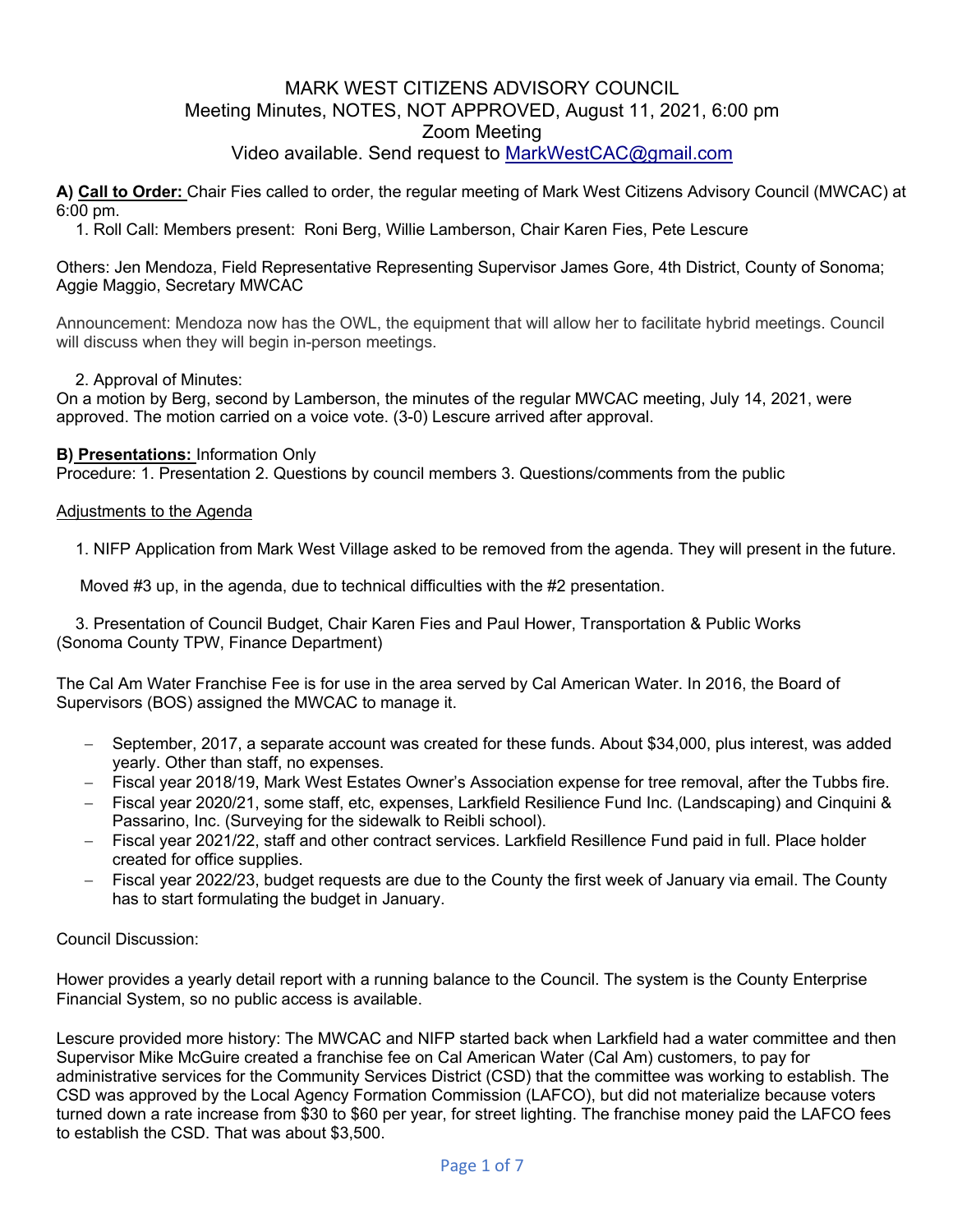### Video available. Send request to MarkWestCAC@gmail.com

The first NIFP project paid for the Fulton signage improvements. Those costs are unknown to the Council as it was handled by McGuire, before the Council was formed.

When Supervisor Gore was elected, Lescure reminded him that the money belonged to the community served by Cal Am. Supervisor Gore created the MWCAC, with one of its responsibilities being management of the franchise fees for the benefit of the Mark West Community.

This year was started with almost \$259,000, due to carryover funds. It is important to keep the money local and use it for improvements in the Mark West, Larkfield, Wikiup, Fulton area, however the Board of Supervisors may not always agree that it belongs to the MWCAC community.

The Council took a few minutes to appreciate how difficult it's been, working within the system, to get projects funded. Supervisor Gore wanted this money available for local projects. Jen Mendoza has worked, tirelessly and with total frustration, along with Roni Berg. Paul Hower has tackled the budget and streamlined the process for funding. The Council appreciates Hower, Mendoza and Roni Berg for their never-ending efforts and for never giving up.

Hower's Power Point presentation will be attached to the minutes.

2. NIPF Application Presentation: Mark West Estate's neighborhood, to include "common" and "riparian" areas, Robert Torre

The goal of this project is to create a fire break in the riparian area and a 10 to 15 feet barrier removing all the dead trees/vegetation and hazardous situations in the park, left from the Tubbs fire. Cost: \$34,000 for both areas.

The Mark West Estates were the first application funded by the MWCAC franchise fees, in August of 2018. It took until June of 2019 to get funded. It was \$18,000 to clean the area adjacent to some homes and some of the lots in transition at that time, following the Tubbs Fire.

About 15 feet along the creek along Londonberry, Pacific Heights and Aptos Ct. still needs clean up. There are dead trees and falling limbs, 10 feet of vegetation, as well as trees with dead wood in the community park. They want a fire break with canopies cleaned up. Pictures show oak trees over back fences, dead trees and a split rail fence with overgrowth growing through and behind it.

There will be no intrusion on Fish and Wild Life area. Grasses are cleaned out twice a year.

All HOA reserves were spent replacing trees, after the fires. Homeowners were asked to pay a special assessment, post fire, to clean up trees and common grounds. Still not enough funds.

Council Discussion:

HOA owns the property to the center of the creek.

The issues are safety and fuel. It is a very responsible HOA. The project has a broader application. It will not be a fuel line along the creek to burn the rest of the community.

Lastly, the County just got about \$37 million from FEMA for wildfire and additional grant funding. The question is: Could the Council find a way to fund the project now and be recouped from those funds? It is fire vegetation management. Or could the Mark West HOA apply for funding directly?

Torre said he tried that avenue. It appears possible in the future. The need is urgent and necessary now.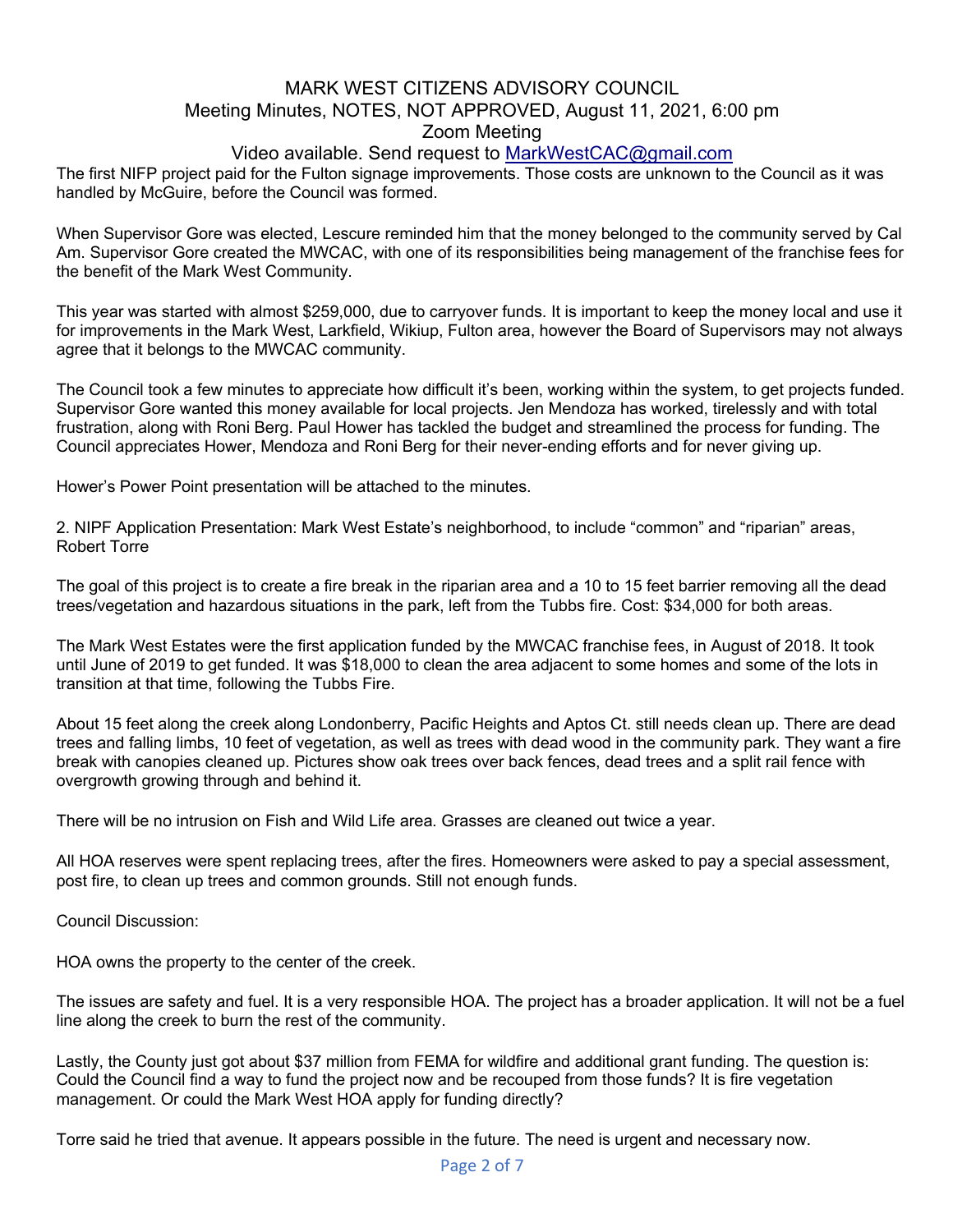## Video available. Send request to MarkWestCAC@gmail.com

Mendoza will look into ways the Council can formally request money that is in the County's hands now. Many others are requesting money now.

Lamberson: He doesn't think he can vote as he lives within 500 feet of the project, per a conflict of interest rules for spending public money. This is a little rich for the Council. County monies are available. He gave the information to Torre.

Berg: Any new projects, funded by MWCAC, have to be approved by the BOS. There is a placeholder of \$50,000 for approved projects this year.

The CAC already approved Community Soils. They will be coming back with more estimates as the County is now requiring three bids for every application.

Need four council members to approve an application. It may be an issue for this project, as chair Fies is a member of the Mark West HOA.

Community Input and Discussion with Council Members:

Catherine Dodd:

- Did not know the MW Springs existed until recently.
- Is willing to take a poll to see if most people don't know that the website exists or that the Council exists.
- It is irresponsible to spend money without an environmental scan. Money should be spent on public, not private property.
- Does not want to spend money, hoping to get it back.
- Does not like the system to be first come, first serve. It needs to be spread equally.

Council Response: The Council does not give out money first come, first serve. It has turned down several projects.

Torre: Any funding amount would be helpful.

This can be approved with the stipulation that they will get more bids. You can get it started but not cut a check until the board approves one of the bids.

Mendoza: She and Robynn Swan, Vegetation Management person at Cal Fish and Wildlife walked the Russian River, in Cloverdale along with other interested parties, in order to say what can and cannot be done creating a work plan within the parameters of environmental regulations. She can tell you for what you do, and do not, need a permit.

Ryan Osbourn, a fire marshal, did basically the same thing for MW Estates.

With no quorum, the Council asked Torre to get additional bids and bring it back to the September meeting.

4. Presentation on Redistricting Efforts, Mike Martini

Examining redistricting is required by law every 10 years. Martini is one of 19 members of the advisory committee to do so this year. This year the census data will not be available till mid-September. They are working with estimates now. County is still required by law to adopt the final map by December 15.

August 23 will be the first official hearing for public input.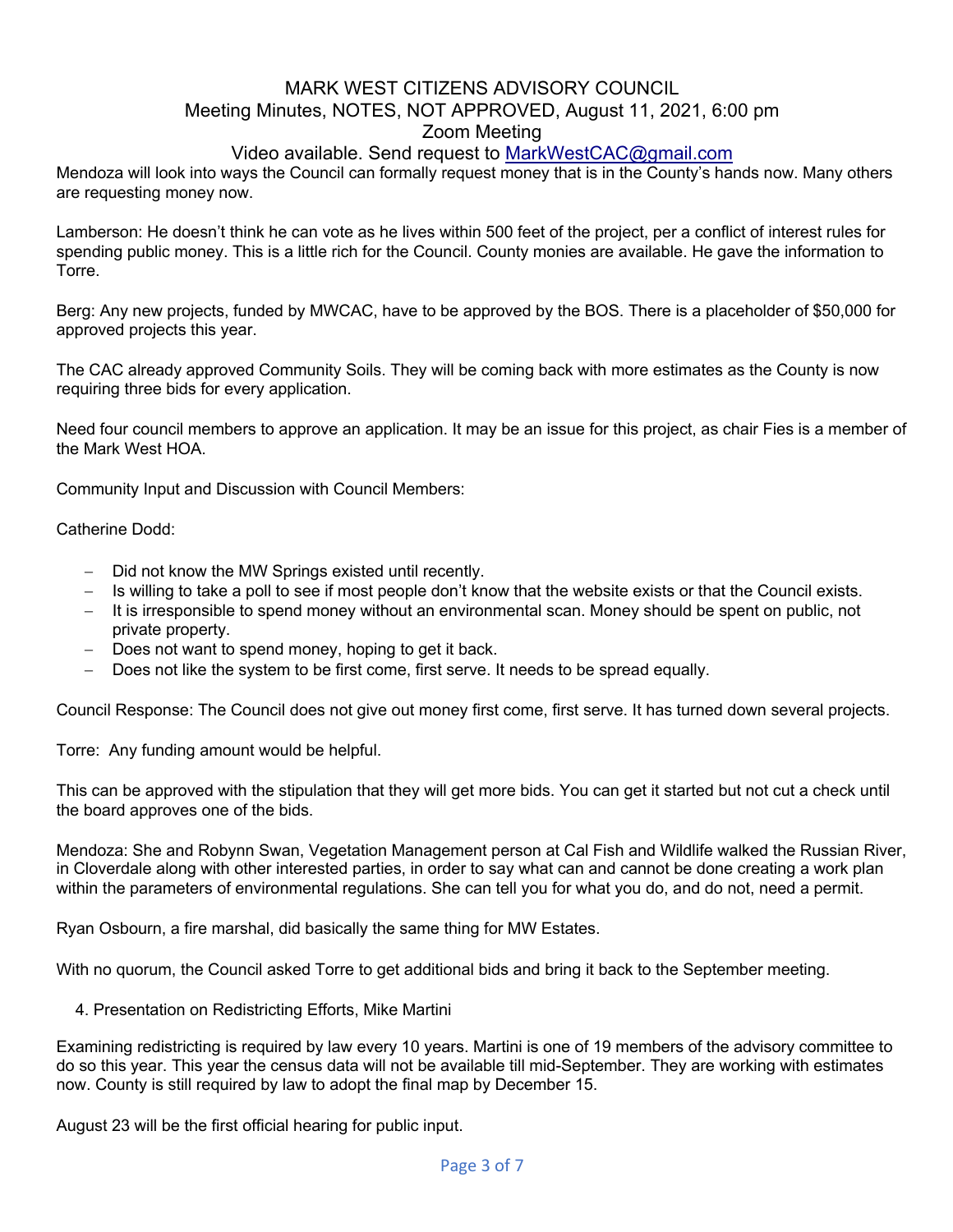# Video available. Send request to MarkWestCAC@gmail.com

Redistricting is purely a mathematics game. All districts have to have equal population (# of people). Also, there are federal and California laws that need to be followed. For instance:

- Neighborhoods and/or cities cannot be divided. The City of SR is too large to be in one district, so it has to, at least, be contiguous. Cannot set political lines.
- Currently, the districts fit all the rules.
- The committee is looking for public input: things like divided neighborhoods or a need to be recognized.
- The MWCAC group represents a classic neighborhood. All should have conversations about what they want.

There are five different tools on the website. All input, no matter what, is welcome. Make issues known.

Resources/tools: Sonomacounty.ca.gov/redistricting and Redistricting2021@sonoma-county.org

Lamberson: There is no appetite here for dividing any of Mark West, Larkfield, Wikiup, Fulton area.

Martini's Power Point presentation will be attached to the minutes.

**C) Council Member Announcements/Information/Discussions/Disclosures:** Information only, unless stated 1. Discussion: Road Diet/Traffic Calming: Open a conversation regarding traffic conditions/complaints with a goal of ultimately creating an over-all strategy: Jen Mendoza and Vincenzo Corraza,Traffic Engineer, TPW

#### Jen Mendoza:

#### **Background**

September of 2018, Supervisor Gore wanted conversations about MWCAC area traffic and centralizing Mark West. Fires etc. happened and it was put on back burners. The County now has the ability to bring it up again. They have a grant writer and are looking at different sources of funding.

#### **Intention**

A road diet means the ability to keep traffic flowing while slowing it down and driving more safely. There are many issues and complaints about road issues and traffic in the Mark West, Wikiup and Fulton areas. The intention is to talk about options and get feedback from community.

Jen Mendoza is planning for community members and experts of different fields to walk the area, sharing perspectives. Ideas and projects will be discussed at MWCAC meetings. Ultimately sending chosen ones to TPW and Supervisor Gore.

#### Vincenzo Corraza:

The County has a website, available to the public, with interactive maps, including speed-limits maps. Google "FHWA traffic calming", for extensive information on traffic calming.

There are essentially 3 E's for traffic safety: Education, Enforcement, Engineering. Engineering has four major tools:

- Horizontal deflection, cause drivers to go a little left or right
- Vertical deflection (speed humps)
- Street width reduction. Corner extensions, medians, parking, etc.
- Routing restrictions, diversions, closing roadways, sending traffic away from your neighborhood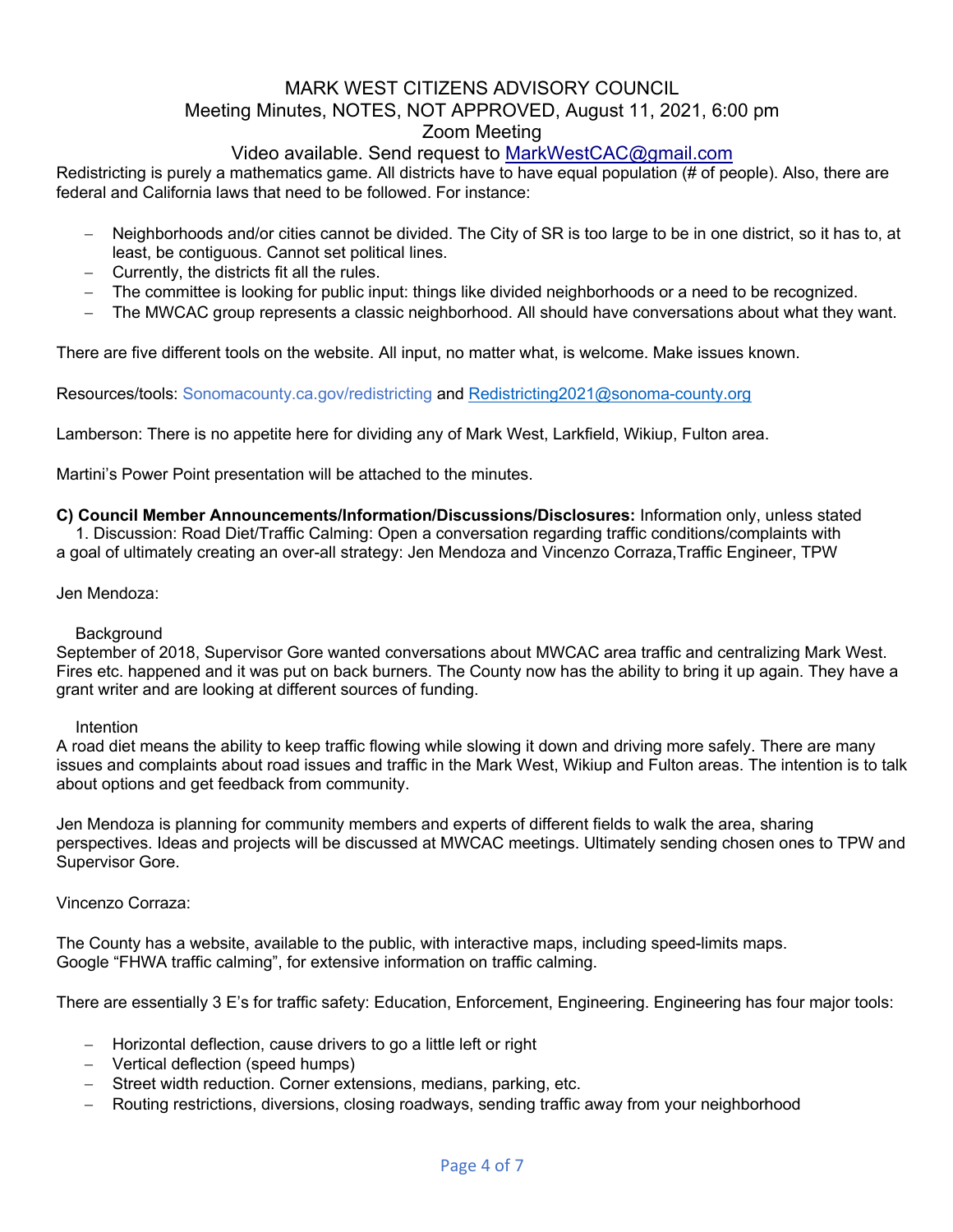## Video available. Send request to MarkWestCAC@gmail.com

Some examples on the site show pictures of traffic calming areas:

- Lateral sifting lanes
- Medians
- Chicanes (Curves that cause a particular speed)
- Halfmoons with narrow lanes
- $-$  Median landscaping (splitting the roadway)
- T intersections
- Round-a-bouts with landscaping, mini round-a-bouts. Really good tool for traffic safety.

#### Functional Classifications:

One interactive map shows particular roadway classifications. Old Redwood Hwy. is a minor arterial; so it is eligible for state and federal funds. Road diet is appropriate for Old Redwood in Mark West. One can see it all on the website.

### Creating the list:

- Old Redwood Hwy. in front of the Larkfield Shopping Center
- More bicycle and pedestrian friendly roadways, County adopted a street policy to allow multimodal roads.
	- Subtopic: Bridge over Mark West Creek
- Possible roundabout in big intersection
- Section in front of Sutter and visibilities coming in and out of different roadways (one of the main areas of complaints to the County) Interacts with the State, due to the freeway access.
- Wikiup and Carriage Lane: need anti-donut measures.

#### Discussion:

Vincenzo is the engineer currently dealing with the traffic in Sonoma County. There are already warrants stating that Old Redwood Hwy. qualifies for speed reduction. Lescure will email them to Vincenzo.

Lescue: In some places, instead of landscaping, you could build storm water mitigation features and sell them for credits to outside developers, to help finance the project. Vincenzo: Like rain gardens.

The Council, or citizens, can request a speed-radar trailer through the website. They record time and speed. Directions to request one, through the County of Sonoma TPW site, using their "Contact Us", are attached to these minutes, as a document, on the MWCAC page, on the County of Sonoma Website.

Noted: It's been done on Wikiup with no follow up.

Mendoza: She deals with issues like this. When made aware, she persistently follows up with department and staff. Jen Mendoza: jennifer.mendoza@sonoma-county.org

She will have the date for the walkabout at the September meeting. Will revisit the conversation then.

#### Fulton: Turn Lane Suggestion

Remove the west-bound-turn lane, at Somers Street, and extend the west-bound turn lane for turning onto Fulton Road, from River Rd.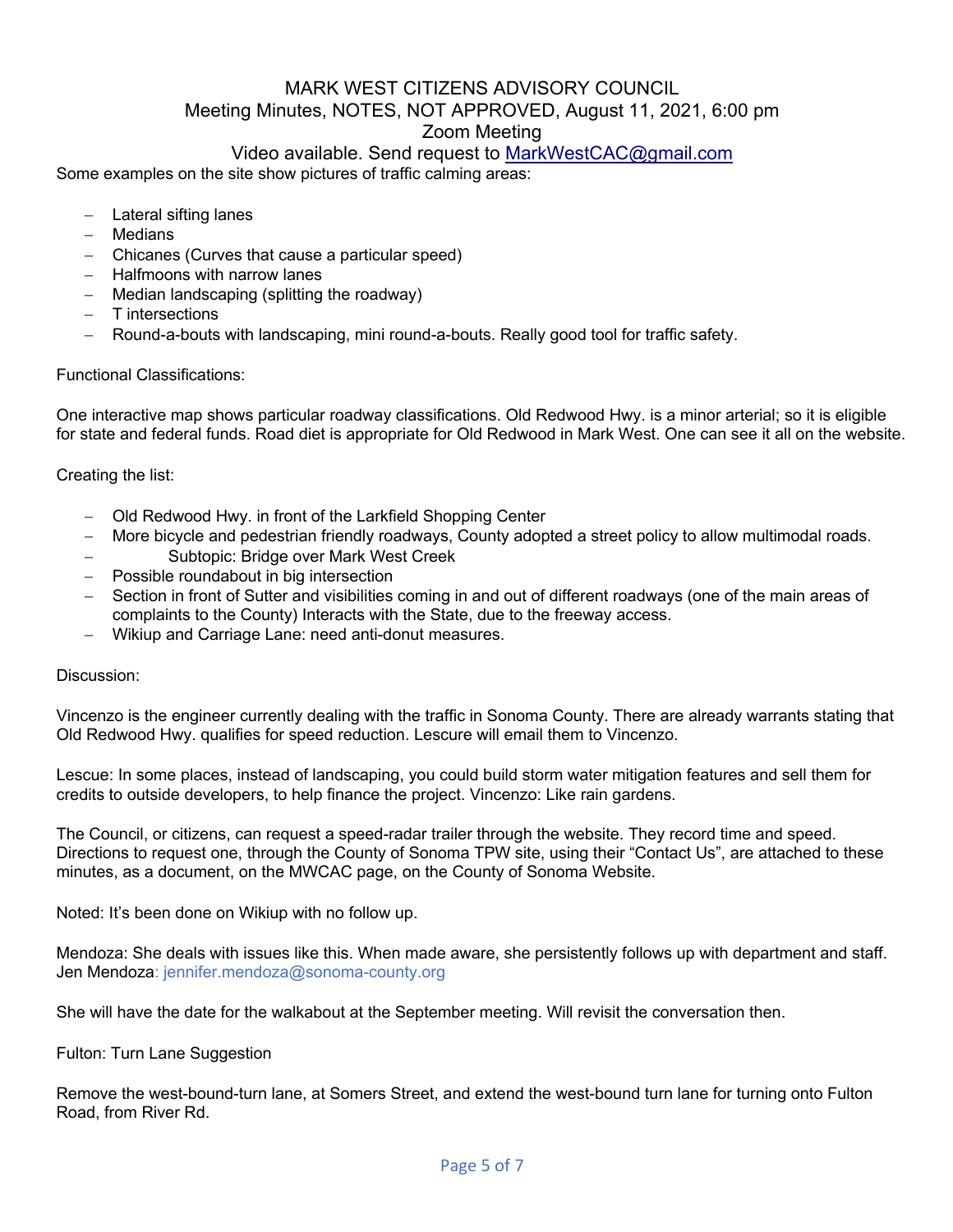# Video available. Send request to MarkWestCAC@gmail.com

Roni Berg will create and deliver a survey flyer, asking for the residents' input, to the people who live on Somers Street. She will ask them to send feedback to the MWCAC gmail account.

Concern: It will be unsafe to turn off of Fulton Rd, crossing traffic at C or D Streets. Alternative would be to have to go far south and turn around and come back north to Fulton. Suggest a possibility of a stop sign on Fulton Road at C Street, in Fulton.

The Council appreciated TPW for all their efforts all over the MWCAC area.

### **C) Presentations of Referrals from Permit Sonoma:** ACTION ITEM

Consideration of proposed projects will proceed as follows: 1. Presentation by project applicant 2. Questions by Councilmembers 3. Questions and comments from the public 4. Response by applicant, if required 5. Comments by Council members 6. Resolution, ACTION, if indicated. None

### **D) Public Comments on Non-Agenda Items:**

1. Catherine Dodd: Would like to draw attention to the pond in Wikiup, now covered with algae. Trees on Wikiup and Carriage Lane are dying. How to go about asking for sidewalks on the two blocks on Carriage Lane that don't have them? Catherine shared her email address: Catherine.Dodd@gmail.com

## **E) Subcommittee Reports & Discussions:** ACTION ITEM

1. Neighborhood Improvement Funding Program (NIFP): (Berg/Lescure) None

2. Rebuild/ Fire Mitigation Subcommittee (Sherwood\/Fies) Sherwood and Fies looking into grant opportunities.

Hoping for more opportunities. Mendoza heard there will be. She will check into it, as she has been out of office.

3. Community Services District (CSD) (Sherwood/Lamberson) None

4. Wikiup Open Space (Lamberson/Berg) Things are just moving forward.

5. Sonoma County General Plan for Mark West Area (Lescure/Lamberson) Now have contact for person in charge of the effort at the County Planning Department. Traffic calming will be a real plus.

### **F) Pending Items:** Updates when available

1. Utilities & Water: None

2. Speed limits on Mark West Springs Road and Old Redwood Hwy. See above

3. "HAWK" light in front of Larkfield Shopping Center: Corazza: It's going to the CA Transportation Commission for approval of allocation of funds. If approved, TPW will advertise for the project. Hopeful for construction next year.

Corazza: For information and place to send letters of support: https://catc.ca.gov/meetings-events/commission-meetings

4. List of unmet needs projects for Larkfield/Mark West/Wikiup: Pending further discussion None

5. Supervisorial Districts Redistricting: Lamberson: Main thing is to keep our area under one supervisor only.

**G) Correspondence:** Information Only

### **H) Council Member Announcements and Disclosures:** Information Only

### **I) Future Agenda Items**: Potential projects and/or suggestions for future MWCAC meetings

- 1. Susan Sloan, COPE program in Wikiup (TBD)
- 2. Chamber presentation (TBD)
- 3. Traffic Discussion Continuation and date for the walk-about.
- 4. Possible speaker on home hardening and vegetation management (TBD) Lisa Hullett
- 5. How about a community clean up? Maybe partnership with the Chamber.
- 6. Presentation on Finding/Preserving Marcus West family Cemetery
- 7. NIFP Application: MW Village (TBD)